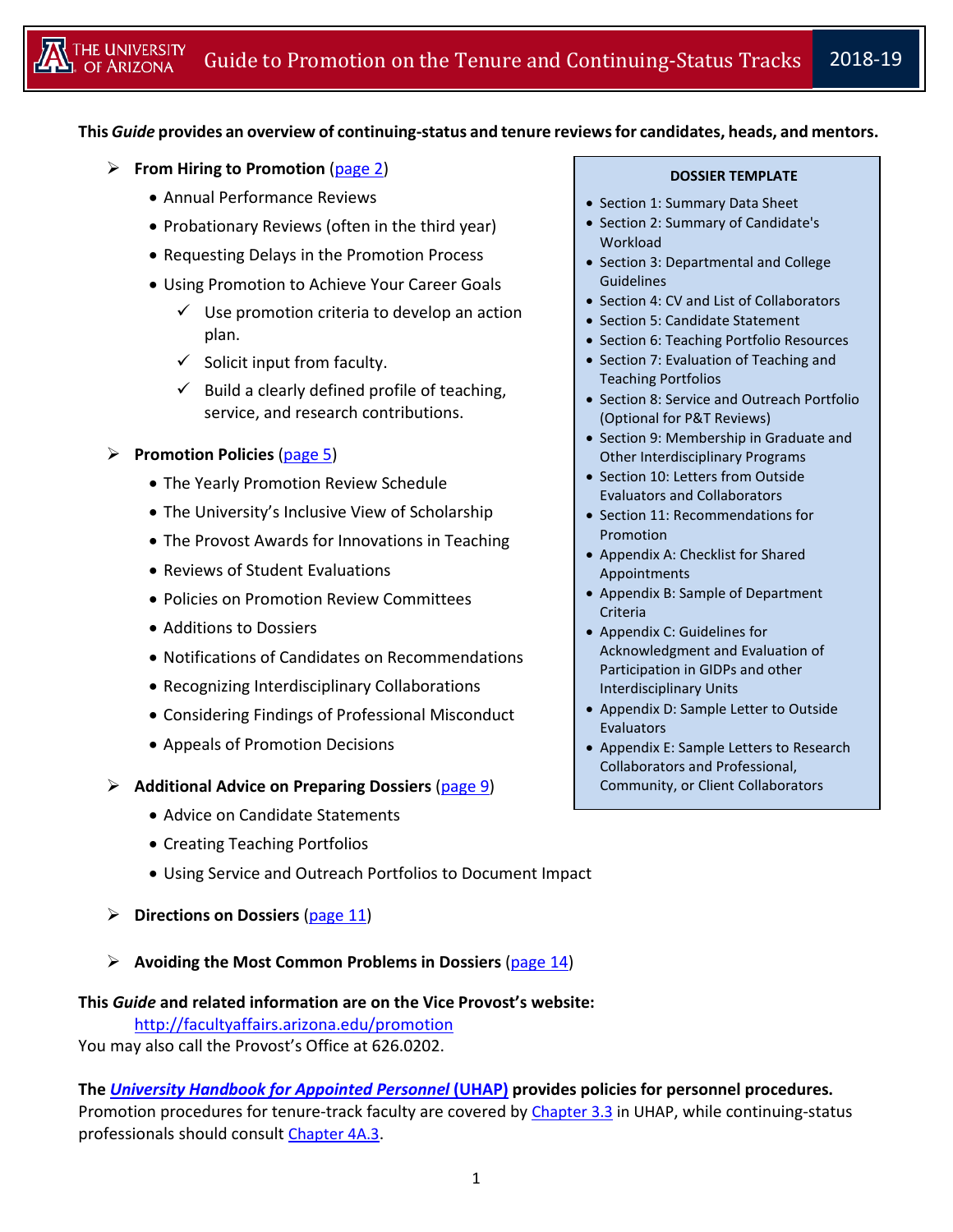# **From Hiring to Promotion**

<span id="page-1-0"></span>**In your first year, you should schedule a meeting with your head or program director to discuss your workload assignment and the promotion criteria for your college and unit.** Your head or director should provide you with a copy or a link to your unit's and college's criteria for promotion. Your workload assignment establishes the basic expectations that will be used to evaluate your achievements. You should use the questions that are included below to specify your job duties and explore how they line up with the criteria for promotion. For example, will you be teaching graduate courses and other courses that line up with your research interests? Should you teach a range of courses to prepare for promotion, or can you concentrate on several courses to improve your effectiveness and save time by reusing course materials?

You should use your meetings with your head and other senior faculty to discuss your duties and related resources, including any mentoring support that may be available. These meetings are crucial opportunities to clarify expectations for teaching, scholarship, service, outreach, and position effectiveness. You should use these discussions to review your department's experience with candidates going through promotion. In these discussions, you should realize that some questions about promotion cannot be answered with specifics. For example, no one will be able to specify how many articles are expected because quality is more important than quantity.

From your first year, you should seek out multiple perspectives, though you should not be surprised if you get differing assessments. Multiple viewpoints come into play in the process of reviewing Dossiers. Dossiers are read by about twenty reviewers, including three to eight external reviewers, departmental and college committees, heads and deans, the University Committee, and senior administrators and the Provost, who makes the final decision on promotions. Your best sources of information will be recently promoted colleagues and senior colleagues who have recent experience reviewing Promotion Dossiers.

Annual reviews may be considered during promotion reviews, but good annual reviews do not guarantee promotion because

- Annual reviews focus on one year.
- Annual reviews do not include external reviews.
- As a result, publications are not assessed in as much depth as in promotion reviews.
- Annual reviews do not include assessments from faculty from beyond your discipline.

# **Annual Performance Reviews**

At the end of your first year, and every year thereafter, you will prepare an annual report for the Annual Performance Review (APR). Your teaching, research, service, and professional performance will be reviewed by a peer committee who makes a recommendation to your head, who then makes the final assessment. Your head should meet with you to discuss your work and your progress. Beyond these basic requirements, the procedures

for APRs vary across departments. The annual review process will provide you with feedback on your progress toward promotion, and you will also be able to get feedback on the documentation that will be used in your Promotion Dossier. For example, you should prepare your curriculum vitae according to the format required for the dossier, and the report you write on your research, teaching, service, and position effectiveness is a shorter version of the Candidate Statement that will be a key part of your dossier. You will use both documents to outline your program of work and characterize its significance.

Use annual review meetings to get as much specific feedback as possible:

- Get assessments of your teaching.
- Use input on your annual report to prepare the Candidate Statement.
- Get input on your upcoming plans.
- Welcome frank assessments to get suggestions on how to improve.

**For more information on the Annual Performance Reviews**, visit the Vice Provost for Faculty Affairs website: <http://facultyaffairs.arizona.edu/annual-performance-review>

**For more information on mentoring**, visit the Faculty Mentoring & Resources on the Diversity and Inclusion website: <http://diversity.arizona.edu/mentoring-resources>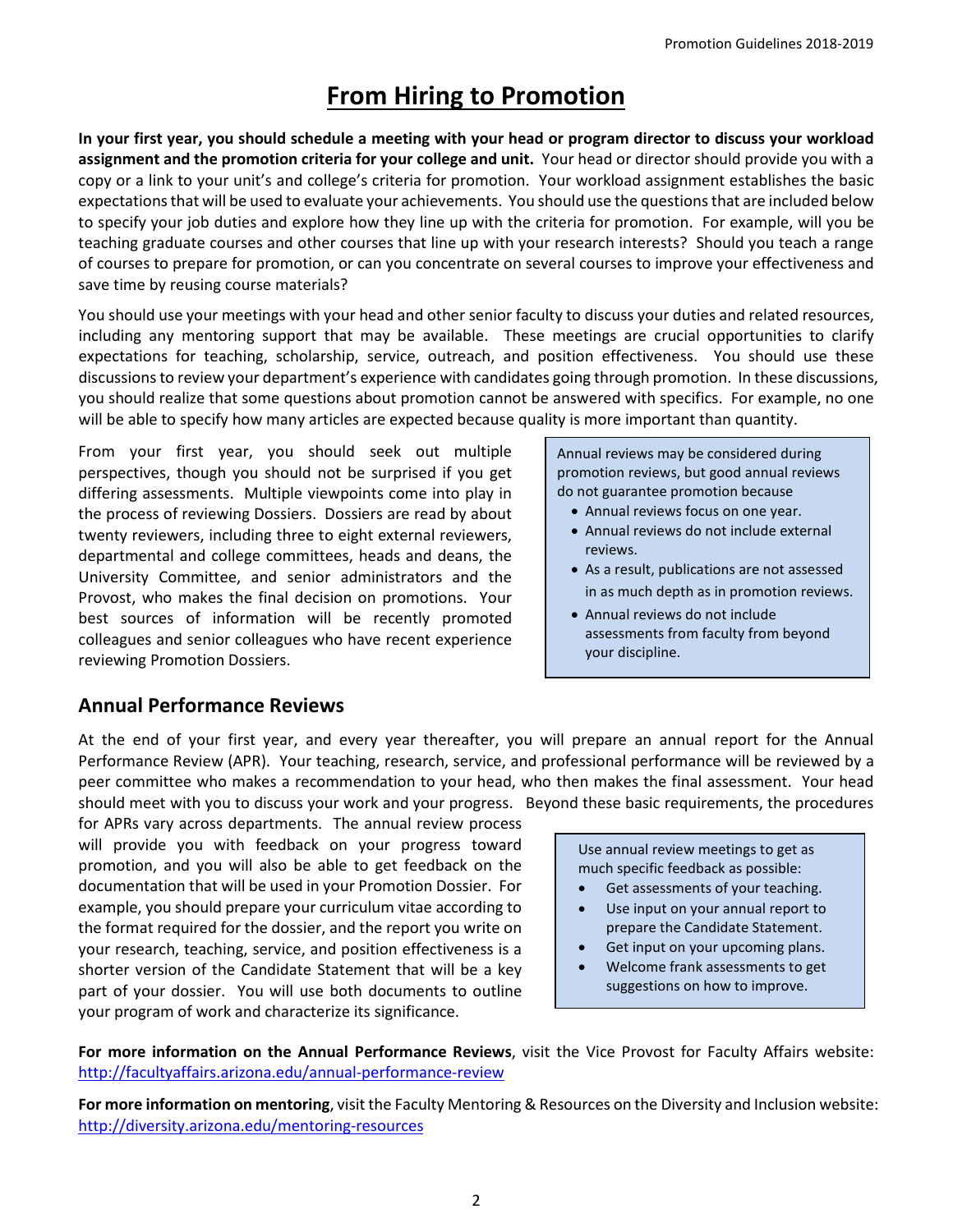## **Here are some questions to clarify expectations and get feedback from mentors:**

### **Research and Scholarship:**

- How do you assess the *impact* of my scholarship?
- Do the strands in my research program seem to be clearly defined and related?
- Do you have concerns about my research? For example, do you see that I have "independence" from senior collaborators?

### **Teaching:**

- How is teaching effectiveness assessed in our department?
- Will I be able to teach a range of graduate and undergraduate courses?
- Will my mentoring, clinical and other instructional work be assessed?

### **Service**:

- What service commitments are most highly valued in our department?
- What committee assignments do you think will help me to learn more about our department?
- How can I align my service expectations with my professional interests?
- What sorts of professional service will help me learn more about our field?

### **Position Effectiveness:**

- How should you prioritize your duties?
- How is your impact to be assessed?
- What outcomes are expected?

## **Probationary or Retention Reviews**

Retention Reviews are generally conducted in the third year. The scheduling may vary if you held a prior university position before coming here. The schedule of your Retention Review should be in your offer letter. The Retention Review serves as a dress rehearsal for your promotion review. You will use the same Dossier Template, and CV format as the Promotion Dossier.

You should begin preparing for your retention review in meetings on your annual reviews. You should follow up with a separate meeting to go over the parts of the Promotion Dossier. You should also attend the dossier workshops that are offered by the Vice Provost for Faculty Affairs each spring. If you begin preparing your dossier in the spring after your annual review, you will have time over the summer to get feedback on your Candidate Statement, teaching materials, and other parts of the Dossier before it is due in the fall.

The Retention Review follows some of the same steps as the promotion review. Most Retention Reviews conclude with a meeting with your head, though some departments also include the chair of the peer review committee. You should receive a written evaluation of any problems that are noted.

In some colleges, Retention Reviews are conducted at the department level, while in other colleges your dean and a college committee may also be part of the process. In a very few cases, a head may recommend that a candidate not be renewed. In such cases, the dossier must be forwarded from the department for college and university reviews. External reviews are not normally included but may be requested by the dean or Provost. The Provost may decide that a nonrenewal is appropriate when a candidate is not making timely progress toward promotion. In such cases, a candidate is given a terminal year appointment. In some cases another Retention Review may be scheduled in the fourth or fifth year. All steps in this process are detailed in the University Handbook for Appointed Personnel (UHAP).

# **Requesting Delays in the Promotion Process**

The University Handbook for Appointed Personnel covers the policies and procedures for requesting delays in promotion reviews for tenure-track faculty i[n 3.3.01](http://hr.arizona.edu/policy/appointed-personnel/3.3.01) and for continuing-status i[n 4A.3.01.](http://hr.arizona.edu/policy/appointed-personnel/4a.3.01) Delays can be requested for the birth or adoption of a child, personal reasons such as a health problem for a candidate or family member, bereavement over the loss of a child or partner, adverse professional circumstances that are beyond a candidate's control, or a prestigious external commitment that detracts from a candidate's research.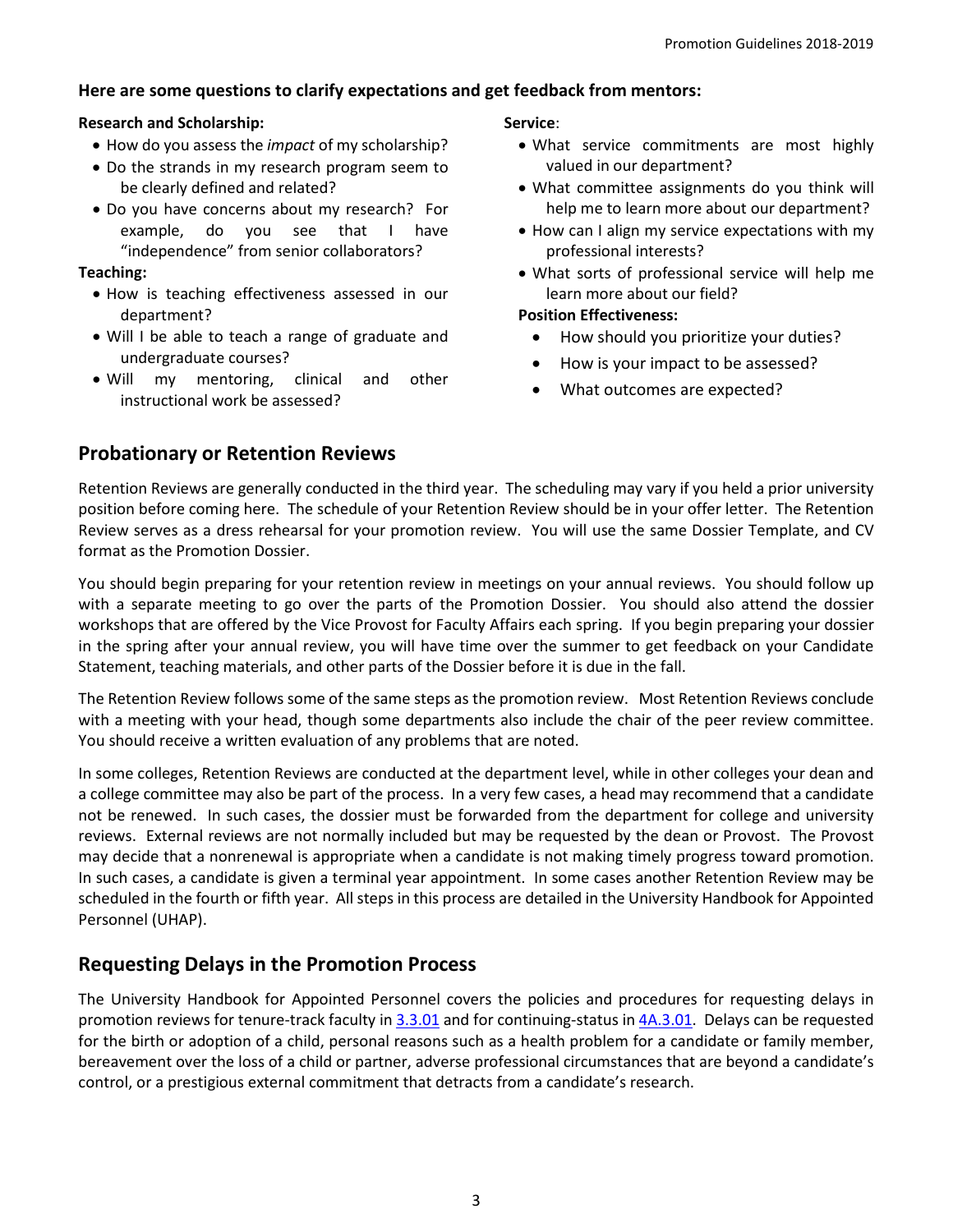# **Using the Promotion Process to Advance Your Career Goals**

### **Getting promoted is a career milestone, and you should use the process to reflect upon how you can advance your program of work in strategic ways.**

**Use promotion criteria to develop an action plan.** Department and college criteria play the major role in the promotion process because university criteria have to be general enough to address varied forms of research, scholarship, and creative achievements and assess the effectiveness of diverse positions. Your colleagues have developed promotion criteria as a guide for assessing the quality and impact of your work. You should translate those criteria into benchmarks for assessing your annual progress and discussing your work with senior faculty.

Translating promotion criteria into annual goals can require some input from your colleagues. What sorts of publications and which journals are most highly valued? How important are conference presentations? What service and outreach roles are expected? These questions are easier to ask than they are to answer. Talk through your publication plans with your colleagues to align your goals with promotion expectations.

Your annual reports provide an opportunity to reflect upon your goals and achievements, and then get feedback on how to characterize them. As with your Candidate Statement, your annual report should characterize your contributions. For example, if you have published coauthored articles with senior people, you will need to articulate your research contributionsto help establish that you have an independent program of research and are not simply assisting with others' research. If you are in a field where research funding is limited, your ability to articulate your research agenda and its impact may be even more important because you may have fewer benchmarks to

demonstrate the impact of your research. What are your research expectations if you are in a continuing-status position and only have a small percentage of your workload assignment devoted to scholarship?

**Solicit input from faculty in your department and discipline.** If your work bridges disciplines or contributes to cutting-edge trends, you will need to talk with colleagues in your department and related fields about how to characterize your work in ways that value your contributions in terms that will make sense to reviewers. Talking about your work with your colleagues is vital to learning how to represent your work. The feedback you receive will help you assess how best to characterize your

#### **Share Your Work with Colleagues.**

- Talk with colleagues about your research, teaching and service.
- Keep an eye out for external reviewers.
- Share your writing with colleagues in your department and elsewhere.
- Talk to senior faculty about how they assess impact and quality.

contributions in your annual reports and in the Candidate Statement that frames your Promotion Dossier.

**Build a clearly defined profile of your teaching, service, and research and scholarly contributions.** Through your discussions with colleagues, you will learn how to talk about the impact of your teaching, research, and service and outreach. If you are on the continuing-status, you will want to learn as much as you can about how to document your position effectiveness. All faculty will find it easier to document the quality your scholarship than your teaching, especially if you teach in clinical settings and offer workshops without standard assessments. With your research, you can cite invited talks, publications, citations, and perhaps grants, but with classroom teaching, about the only quantifiable benchmarks are Teacher Course Evaluations (TCEs). Research has shown that student evaluations can be affected by various extrinsic factors, including the gender and ethnicity of instructors. To avoid an undue emphasis on student evaluations, we require peer reviews of teaching and instructional materials for all candidates. You should consider enlisting peers to observe your workshops and other instructional work to help document your effectiveness. Mentoring, advising, and even outreach may be integral to your teaching, but you will need to make those connections for reviewers of your dossier. You should use your candidate statement to articulate how your research and teaching are related to your outreach and service. One way to establish such relationships is to characterize your service contributions as a form of leadership. Another way to characterize the impact of your service and outreach is to consider how your work advances the mission of your unit and the university. It can also be effective to cite related research, national trends, and best practices in your field of study.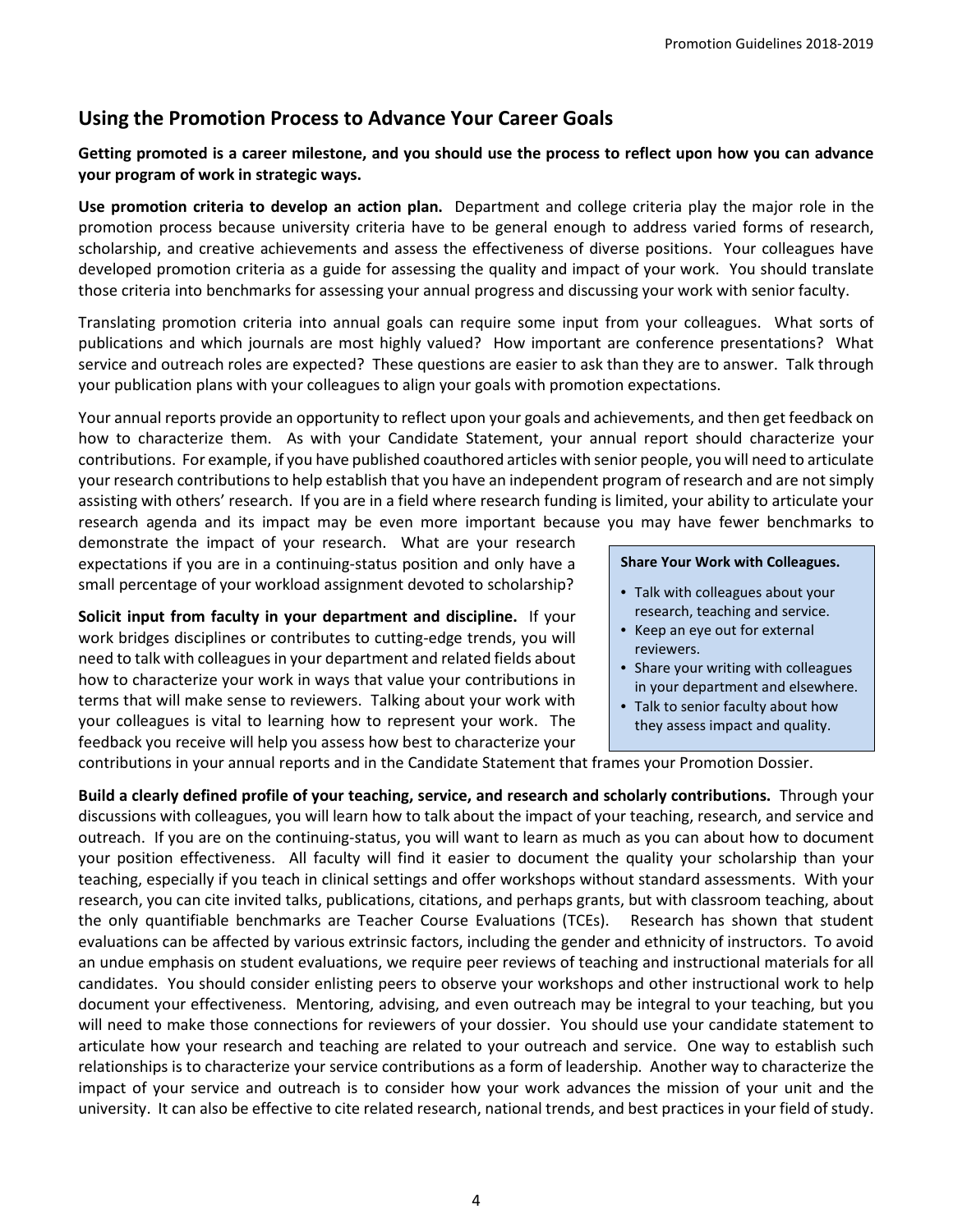# **Promotion Policies**

# <span id="page-4-0"></span>**Yearly Promotion Review Schedule**

- **All Dossiers are due to the Provost's Office on January 15**; however, departments and colleges may deviate from the other dates suggested in this schedule.
- **When Dossiers are forwarded from the department to the college, and then to the university committee, candidates must be notified of the recommendation that is being made.**

| <b>Action</b>                                                                                                                           | <b>Point Person</b>                                 | <b>Due Date</b>                                   |
|-----------------------------------------------------------------------------------------------------------------------------------------|-----------------------------------------------------|---------------------------------------------------|
| Candidates are notified of their upcoming review                                                                                        | Department<br>Head/Director                         | April                                             |
| Annual Workshop: Instructions on the Process<br>and Preparation of Dossiers for Promotion &<br>Tenure and Continuing Status & Promotion | <b>Vice Provost</b>                                 | Mid-April each year                               |
| <b>Final Preparation of Dossier by Candidate</b>                                                                                        | Candidate                                           | April-June                                        |
| Candidate provides list of potential Outside<br><b>Evaluators to Department Head or Director</b>                                        | <b>Department</b><br>Head/Director                  | May-June                                          |
| Candidate delivers dossier to Department                                                                                                | Department<br><b>Head/Director</b>                  | May-June                                          |
| Letters requesting review are sent to Outside<br><b>Evaluators</b>                                                                      | Department Head,<br>Director, or Committee<br>Chair | By mid-July                                       |
| Departmental Committee review, letter written<br>and added to dossier                                                                   | Departmental<br><b>Committee Chair</b>              | August $16^{\text{th}}$ –<br>September 14th       |
| Department Head or Director review, letter<br>written and added to dossier                                                              | Department<br>Head/Director                         | September 15 <sup>th</sup> -<br>October 14th      |
| Dossier delivered to Dean's Office                                                                                                      | Dean                                                | October 15 <sup>th</sup>                          |
| College Committee review, letter written and<br>added to dossier                                                                        | <b>Chair of College</b><br>Committee                | October $16^{th}$ –<br>December 14 <sup>th</sup>  |
| Dean's review, letter written and added to<br>dossier                                                                                   | Dean                                                | December 15 <sup>th</sup> -<br>January 13th       |
| <b>Dossiers due in Office of the Provost</b>                                                                                            | <b>Provost</b>                                      | January 15th                                      |
| University Committee review, letter written and<br>added to dossier                                                                     | <b>Chair of University</b><br>Committee             | January 15 <sup>th</sup> - April 15 <sup>th</sup> |
| Provost's letters of decision sent to candidates                                                                                        |                                                     | Last week of April                                |
| Appeal of Provost's decision sent to President                                                                                          | President                                           | Within 30 days of<br>Provost's decision           |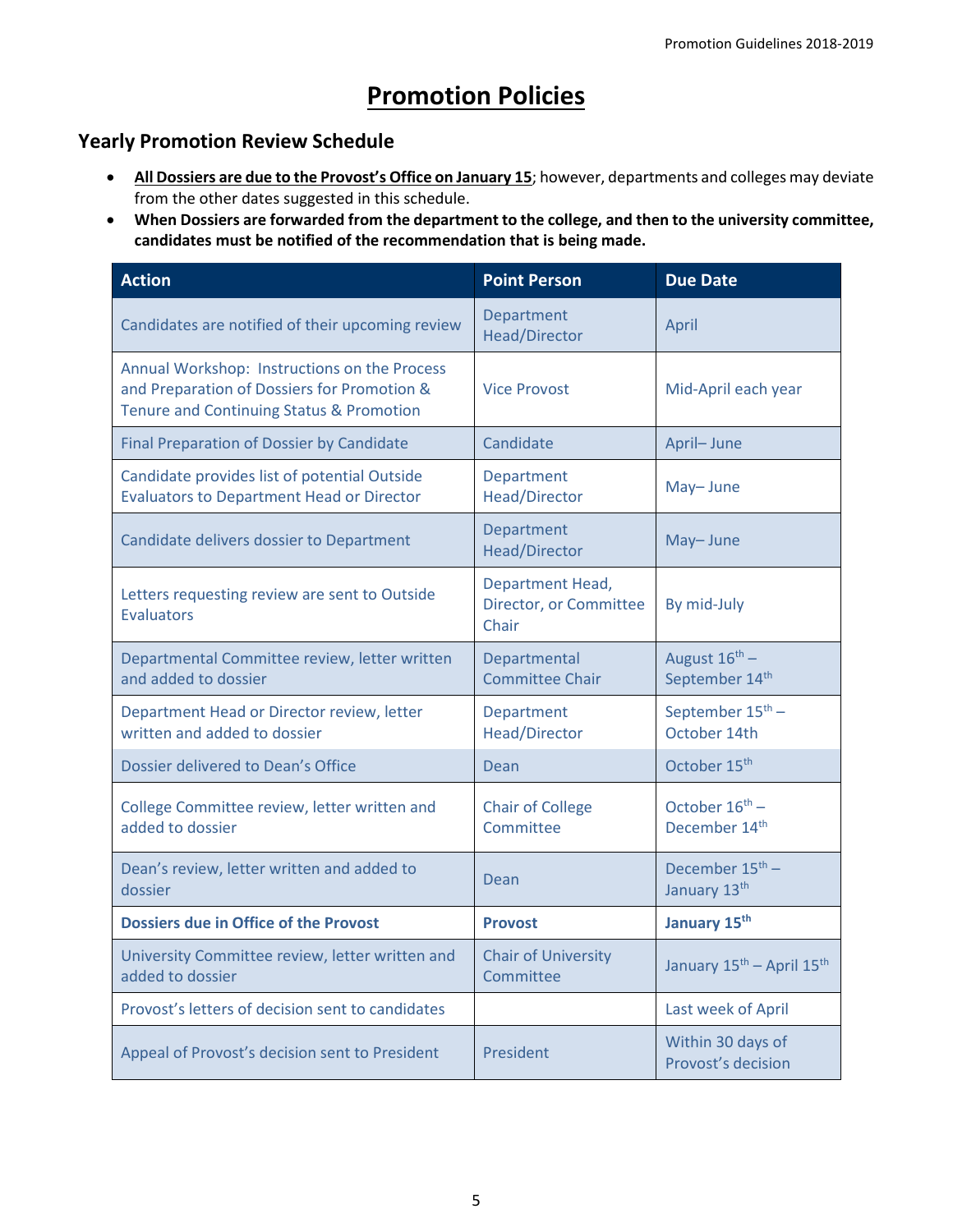# **The University's Inclusive View of Scholarship**

**Candidates and reviewers should consider the "inclusive view of scholarship."** Our University's Promotion criteria recognize that research enriches teach, service, and outreach in ways that are vital to our mission as a studentcentered land-grant university. Our criteria specify that promotion, tenure or continuing status requires

*excellent performance and the promise of continued excellence in 1) teaching, 2) service, and 3) research, creative work, and scholarship. The University values an inclusive view of scholarship in the recognition that knowledge is acquired and advanced through discovery, integration, application, and teaching. Given this perspective, promotion and tenure reviews, as detailed in the criteria of individual departments and colleges, will recognize original research contributions in peer-reviewed publications as well as integrative and applied forms of scholarship that involve crosscutting collaborations with business and community partners, including translational research, commercialization activities, and patents.* 

#### **Our inclusive view of scholarship has taken on new significance with the University's transition to becoming an Hispanic-serving institution, as Provost Goldberg noted in his memo launching promotion reviews in 2018:**

*Our inclusive view of scholarship has taken on new meaning now that we have become an Hispanic-serving institution (HSI). . . . Our integrated vision of research, outreach, and teaching has helped us recognize faculty contributions to our 100% student engagement initiative, our expansion of online and global offerings, and our wide-ranging outreach and bridge programs. . . . As we take up the work of being an HSI, we need to ensure that we recognize HSI-related activities in teaching, outreach, and research in our promotion reviews.*

Candidates and reviewers should consult the resources on the University's "inclusive view of scholarship"**:**  <http://facultyaffairs.arizona.edu/content/promoting-inclusive-view-scholarship>

## **Provost Awards for Innovations in Teaching**

The [Criteria for Peer Reviews of Teaching](http://facultyaffairs.arizona.edu/sites/default/files/18-19_07-criteria-teachingportfolios_0.pdf) provide the benchmarks that committees should use in nominating candidates with outstanding teaching records. Provost Jeff Goldberg established the [Provost Awards for](http://facultyaffairs.arizona.edu/provost-awards-innovations-teaching)  [Innovations in Teaching](http://facultyaffairs.arizona.edu/provost-awards-innovations-teaching) to recognize "candidates whose teaching portfolios and instructional effectiveness merit special recognition. More information on making these nominations is included in Dossier Template Section 7 and in the following discussions of the Dossier.

## **Peer Reviews of Student Evaluations**

Committees should consider research on student evaluations in making peer reviews of teaching to complete Dossier Section 7. For this section, committees submit a memo based on their reviews of the candidate's Teaching Portfolios, their teaching observations, their assessments of Teacher-Course Evaluations (TCEs), and their responses to candidates' self-assessments of their teaching. The University uses this multimodal assessment of teaching to avoid an excessive reliance on TCEs because research shows that student evaluations can be biased by faculty members' gender, ethnicity, national origin, disability, and sexual orientation and identity as well as by a range of extraneous factors such as the modality or type of course. For further information, see Linse's ["Interpreting and](https://www.sciencedirect.com/science/article/pii/S0191491X16300232)  [using student ratings data: Guidance for faculty serving as administrators and on evaluation committees"](https://www.sciencedirect.com/science/article/pii/S0191491X16300232) (2017). Research on student evaluations underlines the fact that they are not measures of student learning but student perceptions of instructors' effectiveness. As such, they can be useful data to consider as part of a multimodal peer review of teaching. To conduct such reviews, committees should use the OIA's [Review of Teaching Protocol](http://teachingprotocol.oia.arizona.edu/) and the [Criteria for Peer Reviews of Teaching](http://facultyaffairs.arizona.edu/sites/default/files/18-19_07-criteria-teachingportfolios_0.pdf) and Nominations fo[r Provost Awards for Innovations in Teaching.](http://facultyaffairs.arizona.edu/provost-awards-innovations-teaching)

## **Policies on Promotion Review Committees**

Each college and department must have a standing committee to advise the dean and department head.

• Promotion and tenure committees will include at least three tenured faculty, and continuing-status committees should include at least three academic professionals with continuing status.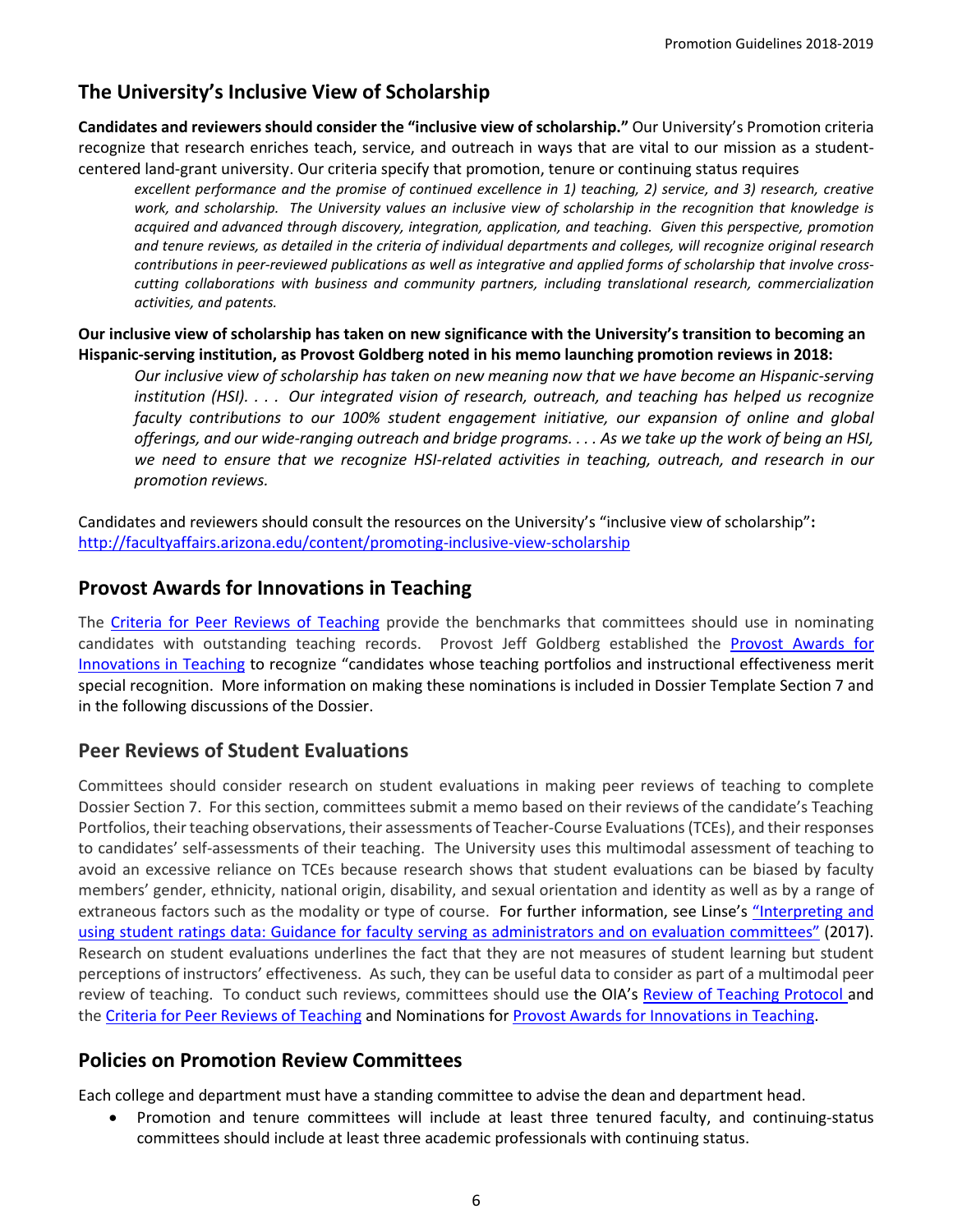- All committee members and external reviewers must have a rank superior to the candidate. When reviewing candidates for promotion to full, committee members and reviewers must be full professors or a full continuing-status professional.
- In appointing departmental committees, consideration should be given to candidates' involvement in GIDPs and other interdisciplinary units. When that involvement is significant, an outside faculty should be appointed to the committee.
- Committee members or administrators who have coauthored substantial publications or grants with a candidate within the last five years should recuse themselves to avoid raising questions about the independence of reviews. If recusing committee members is not feasible, for example because of the size of the department, the committee must address the concerns about conflicts of interest in its letter.
- Individuals who serve concurrently on departmental, college and/or University promotion and tenure committees must recuse themselves from voting on any case they have voted on in a prior committee.
- Review committees' assessments are to be independent of the administrators whom they advise. Standing committees normally will meet without the administrator whom they advise, as noted in UHAP.

As required in UHAP, review committees should begin their deliberations by reviewing department and college promotion criteria for research, teaching, and service and outreach. Committees should also review these standards at the end of the process and suggest revisions to their administrators. As part of their responsibilities, **heads are required to advise candidates in writing of their recommendations on renewal, nonrenewal, promotion, or tenure or continuing status when the recommendation is forwarded to the next level in the process**.

The Provost will appoint University Promotion Committees to review Promotion Dossiers for faculty and Promotion Dossiers for continuing status following the appropriate UHAP provisions. These committees will advise the Provost in all tenure and continuing-status considerations. In accordance with university-level criteria, these committees will carefully and systematically review all pertinent materials provided by departments and colleges to ensure that high standards of accomplishment and professional performance are maintained.

# **Additions to Dossiers**

On rare occasions, information on a candidate's work becomes available during the review process. For example, a candidate receives an award, grant or publication. Such information may be added using these procedures**:**

- Candidates notify a committee chair, head or other administrators of a recent development.
- The administrator or committee chair decides that the information is significant enough to be added to the dossier.
- The candidate is informed that the materials will be added.
- The expanded dossier must be re-reviewed by all levels of reviewers.
- If the additional materials consist of factual information that might be deleterious to the candidate's case, the candidate must be given the opportunity to add a response to the dossier.
- $\bullet$  A request to amend the dossier must be received by the Office of the Provost by February 1st, unless the request comes from the University P&T or continuing-status committee. After February 1st, reassessments of dossiers will only be made for exceptional achievements and not for the acceptance of a single article or grant, especially if such work is already listed in candidates' CVs as being under review.

# **Notification of Candidates on Promotion Recommendations**

As required by UHAP, heads and deans will inform candidates in writing of recommendations on renewals, promotions, tenure, or continuing status when recommendations are forwarded to the next level for review.

# **Recognizing Candidates' Interdisciplinary Collaborations**

As noted in the University Handbook for Appointed Personnel criteria for promotion in [3.3.02](http://policy.arizona.edu/employmenthuman-resources/promotion-and-tenure) an[d 4A.3.02,](http://policy.arizona.edu/employmenthuman-resources/promotion-and-continuing-status) "the University values collaboration among colleagues, both externally and internally, and the candidate's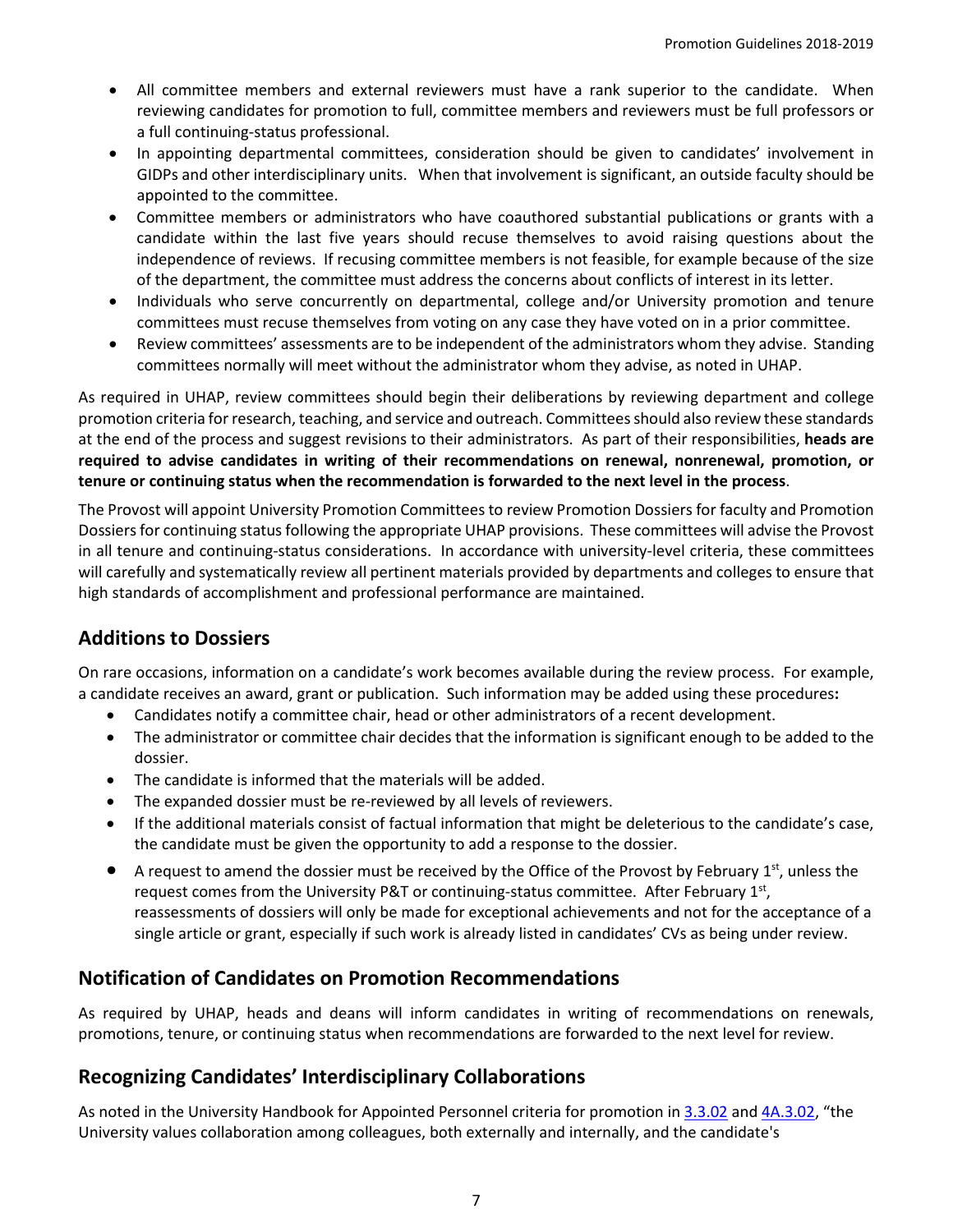contributions to such collaborations will be considered in promotion and tenure reviews." The University's commitment to interdisciplinary collaborations was reinforced in 2014-15 by a series of Heads Up forums on improving support for faculty with multidisciplinary appointments in annual and promotion reviews. To help ensure that such collaborations are fully acknowledged in promotion reviews, Promotion Dossiers include several elements to document candidates' collaborative contributions and enable committees to assess them:

- Shared appointments (those involving a split FTE) are to be acknowledged in the Summary Data Sheet in [Section 1](http://facultyaffairs.arizona.edu/sites/default/files/18-19_01-summarydatasheet.pdf) and in [Section 4](http://facultyaffairs.arizona.edu/sites/default/files/18-19_04-cv_and_collaborators.pdf) on the candidate's curriculum vitae.
- Such appointments are to be detailed by heads of both departments in [Appendix A:](http://facultyaffairs.arizona.edu/sites/default/files/18-19_appendix_a-checklist_for_shared_appointments.pdf) Checklist for Shared Appointments, which is also to be used in drawing up such appointments.
- [Appendix C](http://facultyaffairs.arizona.edu/sites/default/files/18-19_appendix_c-gidpandinterdiscipinaryactivities.pdf) should be used to acknowledge and evaluate faculty involvement in Graduate Interdisciplinary Programs and other interdisciplinary units such as the BIO5 Institute.
- If a candidate is involved in a GIDP or other interdisciplinary unit, an evaluation letter should be solicited from the GIDP chairperson or unit director and included in [Section 9,](http://facultyaffairs.arizona.edu/sites/default/files/18-19_09-membershipgidp.pdf) and the departmental review committee should note and evaluate the candidate's interdisciplinary contributions.
- The departmental review committee for a candidate with a shared appointment must include at least one member from the cooperating department. Outside committee members should also be included from GIDPs or other interdisciplinary units if a candidate's research, teaching, and service have a strong interdisciplinary component [\(Appendix C\)](http://facultyaffairs.arizona.edu/sites/default/files/18-19_appendix_c-gidpandinterdiscipinaryactivities.pdf).
- Department heads for shared appointments may collaborate upon a single letter, or letters may be submitted by both department heads.

# **Considering Findings of Professional Misconduct**

The policies governing promotion and tenure are set out in University Handbook for Appointed Personnel 3.3, while the policies for continuing status and promotion are set out in UHAP 4.3. Those policies specify that

*the University expects the highest standards of professional conduct, as detailed in the Statement on Professional Conduct in UHAP 7.01.01. This Statement sets out the expectation that faculty will uphold scholarly standards, maintain intellectual honesty, and 'respect the dignity of others,' including their 'right to express differing opinions.' In assessing professional conduct, reviewers may consider documented violations of other University's policies, such as those on Research Integrity, Nondiscrimination and Anti-Harassment, Misuse of University Assets, and Workplace Violence*.

As noted in the UHAP 3.3.02.B, reviewers may decide to consider annual reviews when reviewing candidates who have been formally reprimanded for research and other forms of professional misconduct. If annual reviews are considered, then consideration should also be given to any written response or appeal that may have been submitted by the faculty member.

Promotion committee members, department heads, and deans should understand that the UHAP provisions on considering professional misconduct clearly distinguish general concerns about candidate's collegiality from violations of university policies and reprimands for behaviors that directly affect candidates' teaching, research and service. As noted in the American Association of University Professionals' *[On Collegiality as a Criterion in](http://www.aaup.org/report/collegiality-criterion-faculty-evaluation)  [Evaluations,](http://www.aaup.org/report/collegiality-criterion-faculty-evaluation)* "collegiality is not a distinct capacity to be assessed independently of the traditional triumvirate of teaching, scholarship, and service. It is rather a quality whose value is expressed in the successful execution of these three functions." Violations of professional conduct should be assessed against how they affect a candidate's effectiveness in working with students, fellow researchers, and external and internal collaborators to achieve the goals set out in their assigned duties.

Questions on this policy and related procedures should be address to Asya Roberts in the Provost's Office at 626- 0202 or [asya@email.arizona.edu](mailto:asya@email.arizona.edu)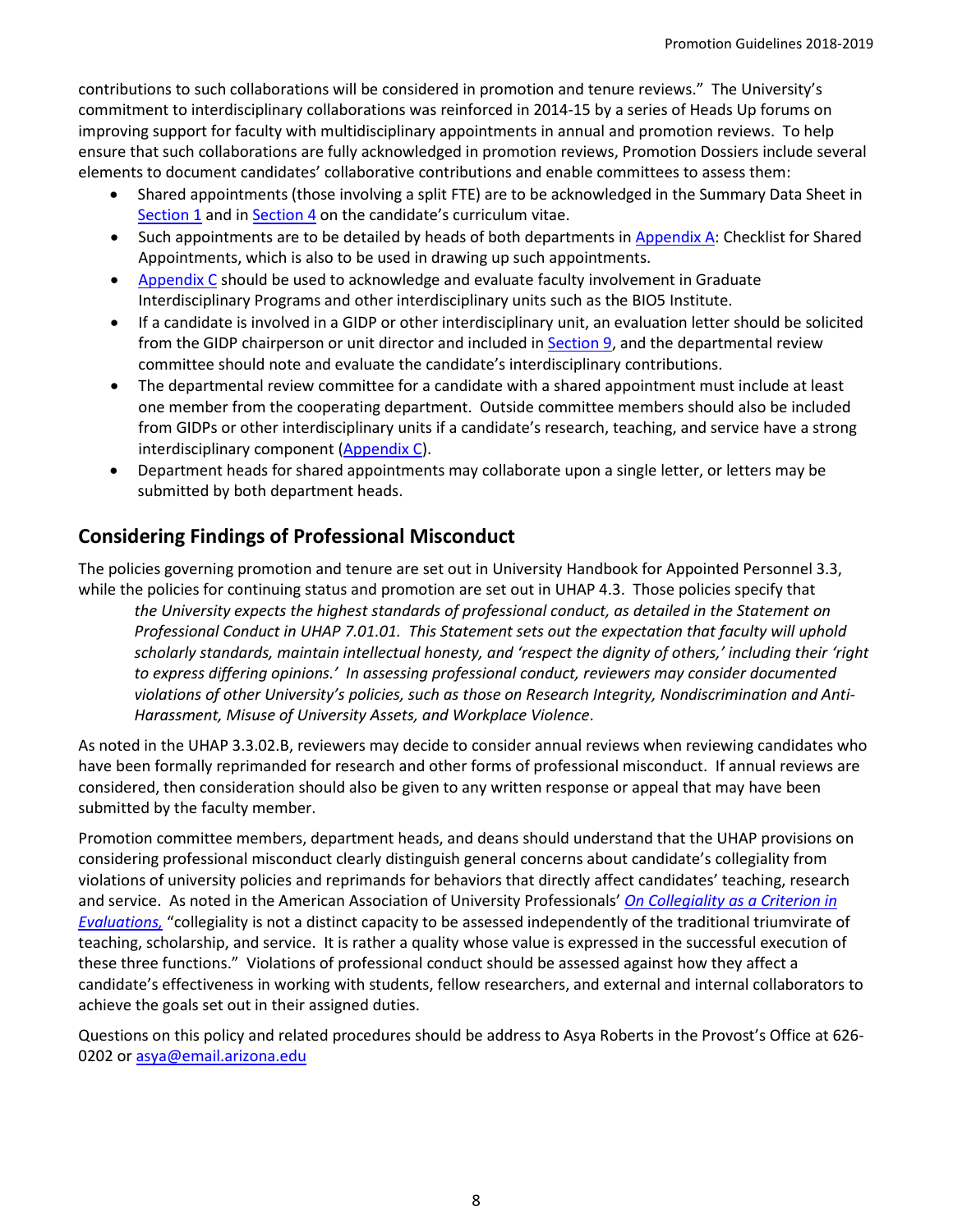# **Appeals of Promotion Decisions**

The Provost decides whether an individual will be renewed, promoted, or granted tenure or continuing status. Upon receiving the notice that they will not be promoted and/or nonrenewed, candidates may request the reasons for the decision. In the case of the nonrenewal of a tenure-eligible or continuing-status-eligible individual up for review in his/her mandatory year, a terminal contract will be offered for the next appointment period.

Candidates may choose to appeal the outcome of their retention, mandatory, or promotion review by writing a letter to the President within thirty days of the notice of the Provost's decision, following the provisions in UHAP 3.3.02.E 4A.3.02.E. The President's decision will be sent to the faculty member, along with copies to the Provost and the appropriate dean and department head within ninety days of the notice of appeal. The Committee on Academic Freedom and Tenure may consider allegations of unlawful discrimination or other unconstitutional actions such as the violation of due process and recommend that an additional review or action be taken.

# **Additional Advice on Preparing Dossiers**

# <span id="page-8-0"></span>**Advice on Candidate Statements**

If research is a major part of your duties, you should use the Candidate Statement to detail your research and relate it to your teaching and service.In addition to providing an overview of the progress and impact of your research**,**  the Candidate Statement provides an opportunity for you to set out the principles that guide the teaching and service contributions detailed in your Teaching Portfolio and your Service and Outreach Portfolio. If your workload assignment includes significant service and outreach duties, you are to submit a Service and Outreach Portfolio. You may request that external reviewers receive copies of your Teaching and Service and Outreach Portfolios. In most cases, your teaching and service materials will only be made available to your departmental reviewers. If you are in a continuing-status position, then your Candidate Statement should discuss your position effectiveness.

### **How can you use your Candidate Statement to help reviewers understand your work?**

- How can you highlight your achievements in ways that relate them to promotion expectations, especially your departmental and college criteria?
- How can you relate your research, teaching, and service to the duties in your workload assignment to demonstrate your professional performance?

How can you use your major achievements to demonstrate the progress and impact of your overall program of work and your professional effectiveness?

### **How can you inform specialist reviewers, and also convey the importance of your work to non-specialists?**

- Given that your external reviewers will establish the baseline assessments of your research and professional performance, how can you set out your program of work to demonstrate its impact?
	- o What are the problems, terms, and concepts that will be of most interest to expert readers?
	- o How can you help less specialized readers by providing definitions and examples?
	- o Can you benchmark the importance of your contributions, perhaps by noting invitations to present your work, the standing of your publication venues, or adoptions of your innovations?
- How can you benchmark the progress and impact of your program of work?
	- o How has your research, scholarship and creative work advanced since your dissertation?
	- o If you work on research or other teams with senior colleagues, how can you demonstrate your independent contributions to those collaborations?
	- o Where is your work headed? What will its impact be, and how will you achieve it?

### **How can you relate your research and scholarship to your teaching and service to demonstrate your impact?**

• Has your research improved your teaching or position effectiveness? For example, have you worked with more graduate students or residents or helped collaborators in new ways?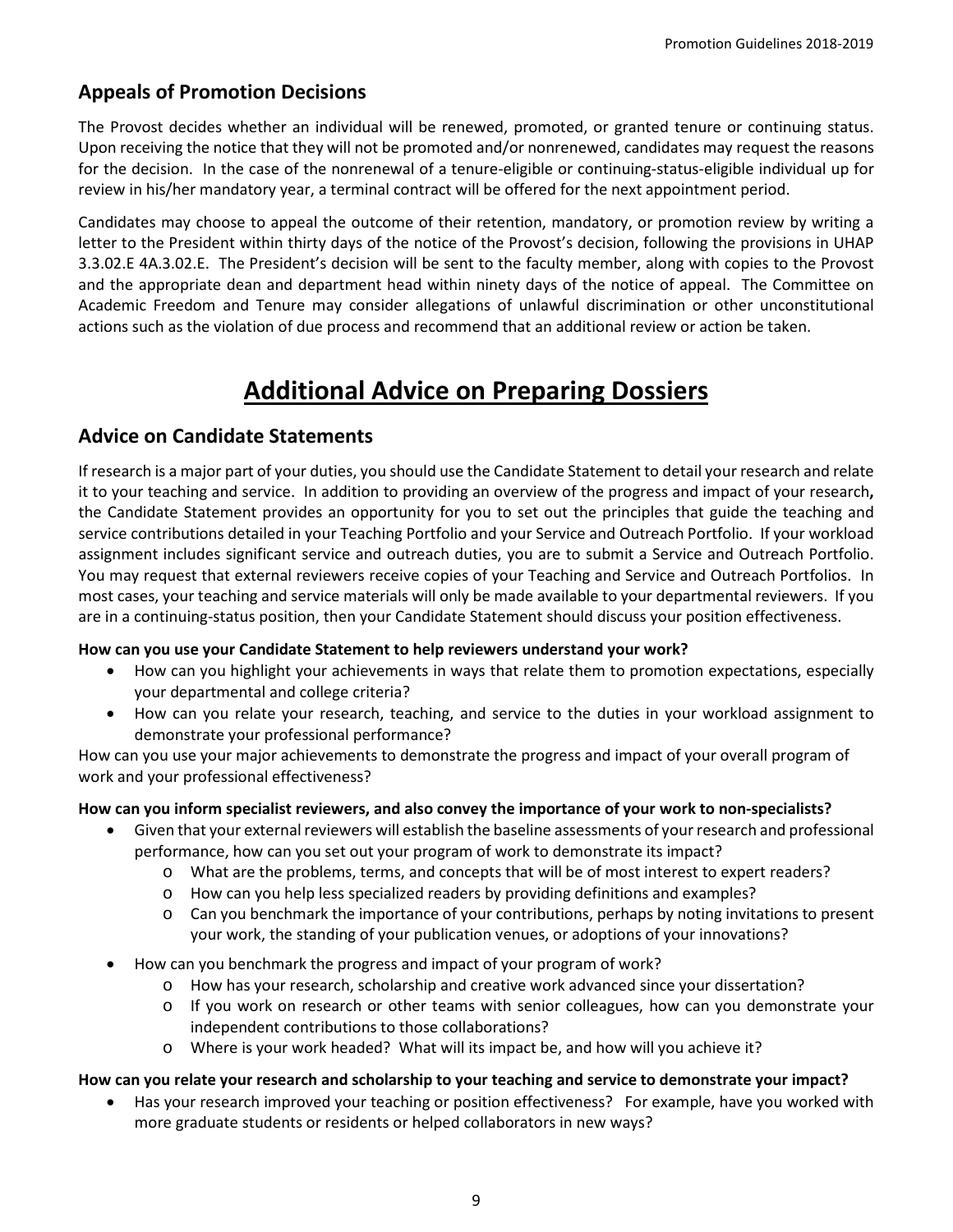- How does your work contribute to the missions of your department and the university, for example, through the creation of internships, research opportunities, or partnerships?
- What is the broader social and economic impact of your program of work?
- Could the Service and Outreach Portfolio help you document your leadership and impact?

**In addition to discussing your research contributions, you may wish to draw on the university's "inclusive view of scholarship" to discuss how your work has had a broader impact on teaching, institutional effectiveness, and outreach.** Our "inclusive view of scholarship" recognizes "original research contributions in peer-reviewed publications as well as integrative and applied forms of scholarship that involve cross-cutting collaborations with business and community partners, including translational research, commercialization activities, and patents.**"**

**Remember your readers will include non-specialists as well as experts.** Your external reviewers may skim your CV and then look to your Candidate Statement to help them assess the development and significance of your research and position effectiveness. Your research and scholarship are detailed in your publications so focus on major findings and contributions and refer to your publications for specifics. Remember that most of your internal reviewers will not be specialists in your field. They will generally be more broadly concerned with how your work matters. They may also be interested in the broader impact of your scholarship and other professional contributions. To be effective with such readers, you should avoid overloading sentences with complex terminology. Use your Candidate Statement to discuss the overall program of work that is detailed in your CV.

# **Creating Teaching Portfolios**

Teaching Portfolios are required in all dossiers for candidates with assigned teaching duties.A Teaching Portfolio is a collection of selected instructional materials to support the discussion of teaching in the Candidate Statement. You may also want to refer to related research to show how your teaching is informed by best practices in the field. You should include a selection of instructional materials from a range of classes to document instructional innovations, curricular designs, and outcomes assessments. A full list of possible materials is included in the [Promotion Dossier Template.](http://facultyaffairs.arizona.edu/promotion-and-tenure#pt) You should consult with your head or the chair of your review committee on formats.

- [The Teaching Portfolio](http://ucat.osu.edu/read/teaching-portfolio) from the University Center for the Advancement of Teaching at Ohio State University is a good introductory page that provides an accessible overview of the basics.
- [The Teaching Portfolio](http://facultyaffairs.arizona.edu/sites/default/files/brown_teaching_portfolio_handbook.pdf) by Hanna Rodriguez-Farrar provides an overview of the basics of a teaching portfolio and step-by-step advice on how to create one.
- Rubric for Evaluating Teaching Portfolios from the University of Indiana: [http://medsci.indiana.edu/m620/sotl\\_08/teaching\\_portfolio\\_rubric.pdf](http://medsci.indiana.edu/m620/sotl_08/teaching_portfolio_rubric.pdf)

If you do not include a substantive discussion of your teaching in your Candidate Statement, you should discuss your teaching philosophy, course goals, and student populations in your Teaching Portfolio, as noted in Section 6 of the Dossier Template. These materials help to provide reviewers with a better sense of the contexts in which you teach. Reviewers and candidates can both find advice on the [Peer Review of Teaching Protocol](http://teachingprotocol.oia.arizona.edu/) webpage developed by Dr. Ingrid Novodvorsky in the Office of Instruction and Assessment.

# **Using Service and Outreach Portfolios to Document Impact**

If service and outreach duties make up a significant portion of your assigned duties, you should submit Section 8: The Portfolio to Document Leadership in Service and Outreach. This portfolio provides an opportunity to document the scope, quality and impact of your contributions, including your community and economic impact. This portfolio can also be used to document administrative service, especially if you have developed important programs and initiatives. A template letter is provided in Appendix E for requesting letters to document your collaborations with business and community partners, including underserved groups, schools, other state agencies, and collaborators on commercialization activities and tech transfer.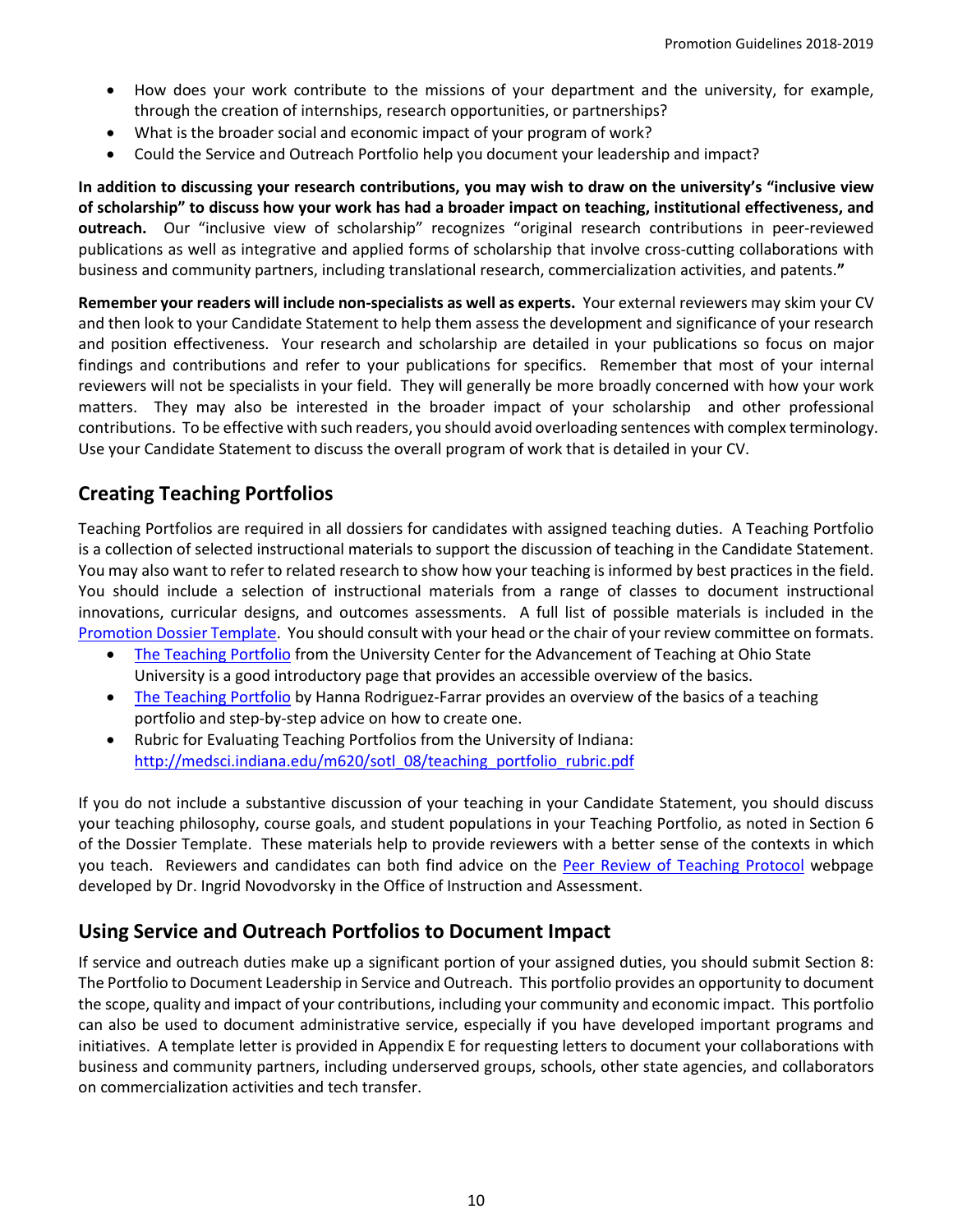# **Directions on Dossiers**

<span id="page-10-0"></span>UA tenure and continuing-status committees evaluate about one hundred Dossiers each year. Every dossier is read by over twenty reviewers, including external reviewers, departmental and college committees, and heads and deans. To avoid time-consuming problems, Promotion Dossiers must follow the Dossier Template and established procedures. Dossiers are returned to departments when required formats and procedures are not followed. **As noted in the [Most Common Problems](http://facultyaffairs.arizona.edu/common-problems-dossiers) section, most problems arise from using workload descriptions to praise contributions and enlisting collaborators to serve as reviewers. When heads have coauthored with candidates, a surrogate head should be solicited**, and the head should submit a collaborator letter, which comes right after external reviews in dossiers and has a comparable impact on all subsequent reviews.

**Candidates are responsible for following procedures and submitting materials in a timely manner.** If a dean or college committee determines a dossier is missing essential elements, the evaluation process may be halted until materials are secured. In some circumstances, a dean may choose to re-initiate the department-level review. Likewise, if the University Advisory Committee finds that reviews have been affected by a poor dossier, the committee may request that materials be revised or added.

#### **DOSSIER TEMPLATE**

- Section 1: Summary Data Sheet
- Section 2: Summary of Candidate's Workload
- Section 3: Departmental and College Guidelines
- Section 4: CV and List of Collaborators
- Section 5: Candidate Statement
- Section 6: Teaching Portfolio
- Section 7: Evaluation of Teaching & Teaching Portfolio (Includes memo reviewing teaching)
- Section 8: Service and Outreach Portfolio (Optional for P&T Reviews)
- Section 9: Documentation for Interdisciplinary Candidates
- Section 10: Letters from Outside Evaluators
- Section 11: Recommendations for Promotion
- Appendix A: Checklist for Shared Appointments
- Appendix B: Sample of Department Criteria
- Appendix C: Guidelines for Acknowledgment and Evaluation of Faculty Participation in GIDPs and other Interdisciplinary Units
- Appendix D: Sample Letter to Evaluators
- Appendix E: Sample Letters to Research Collaborators and Professional, Community, or Client Collaborators

This action re-initiates the review at the departmental level. While these steps may be taken when candidates have not provided required information, candidates are responsible for submitting complete dossiers by deadlines.

**The Dossier Template provides checklists of requirements to divide the sections of Promotion Dossiers.** The checklists note the items to be reviewed in each section, and thereby help to ensure consistency and completeness in Dossiers. The checklists also help to save time in each level of the review process.

#### **Section 1: Summary Data Sheet**

This sheet helps to ensure that reviews follow the appropriate proceduresfor the candidates track. For example, with reviews for assistant, committees cannot divide the decisions on promotion and tenure.

#### **Section 2: Summary of Candidate's Workload Assignment**

This one-page form is filled out by heads to provide specifics on assigned duties. It should not praise contributions. It should specify what a figure such as "40% teaching" generally entails in the candidate's unit.

**If the candidate's duties have changed over the time in rank, the changes should be specified.** If there was a time clock delay (TCD) in the promotion process, indicate it with *TCD* in the appropriate Academic Year's column, in the row labeled *Other*. To preserve candidates' privacy rights, the dossier should not state reasons for delays. Simply specify the dates, for example by noting "Approved TCD 2009-10."

**Workload assignments should note shared appointments**. *Shared appointments* are defined as those where candidates' budget lines are split between two or more units. The Promotion Dossiers for split appointments should include the *Checklist for Shared Appointments* [\(Appendix A\)](http://facultyaffairs.arizona.edu/sites/default/files/18-19_appendix_a-checklist_for_shared_appointments.pdf). This form helps to ensure that the heads of the units and the individuals all agree upon the terms of the appointment, including the teaching load, service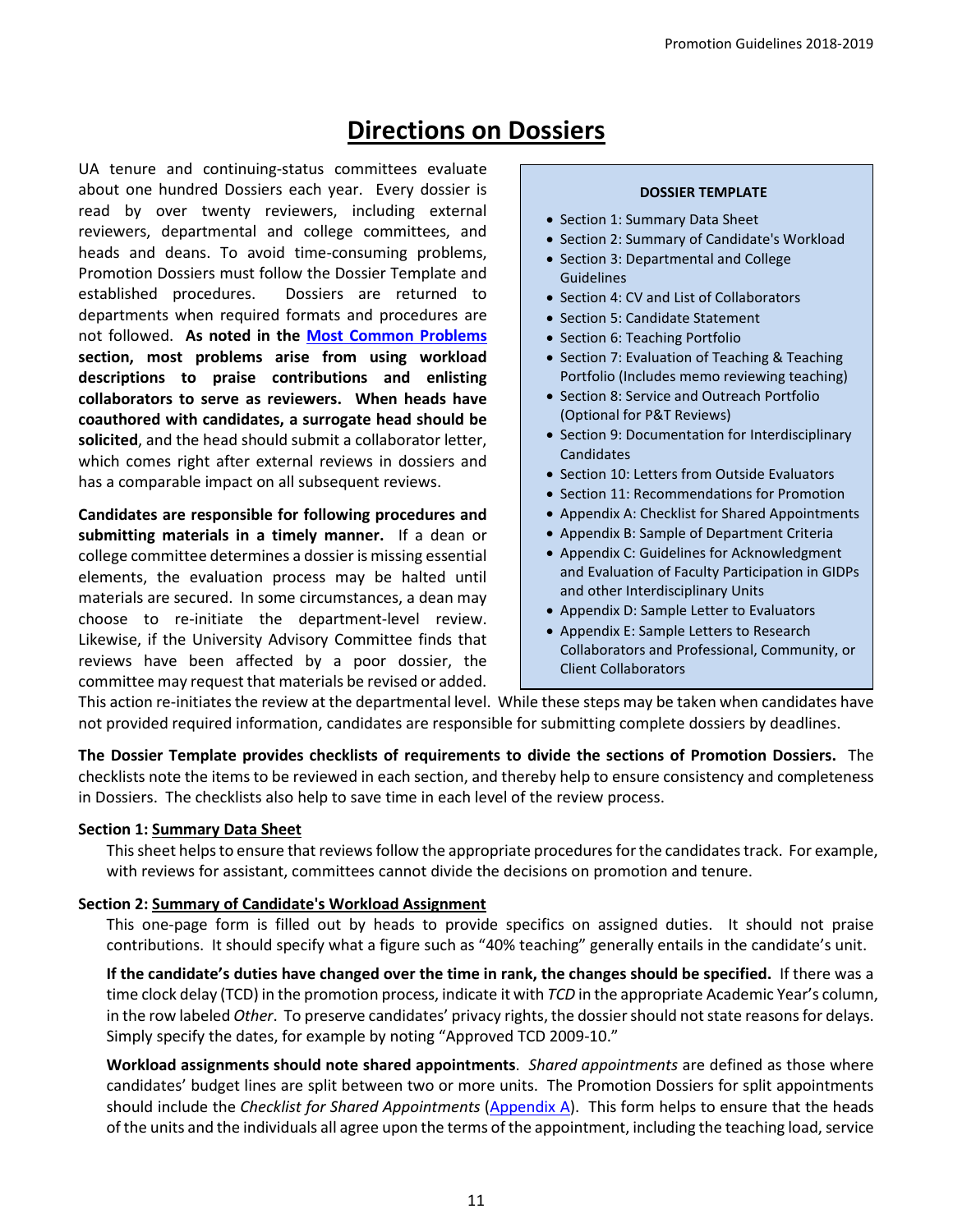expectations, and the constitution of the peer-review committee. For candidates with shared appointments, department heads may collaborate on a single recommendation letter, or they may decide to submit separate recommendations.

#### **Section 3: Departmental and College Promotion and Tenure Guidelines**

Include one-page summary following [Appendix B](http://facultyaffairs.arizona.edu/sites/default/files/18-19_appendix_b-samplepromotioncriteria.pdf) format.

#### **Section 4: Curriculum Vitae and List of Collaborators**

The List of Collaborators should include all individuals who have collaborated with the candidate within the sixty months preceding the submission of the dossier. Such collaborations include coauthoring books, articles, abstracts, papers, or grant proposals or co-editing journals, compendia, or conference proceedings. If the candidate has not collaborated with anyone in the last five years, simply note that fact in the List.

- Publications should be listed in chronological order.
- Place an \* to the left of the title of any publication substantially based on work done as a graduate student.
- Page numbers and all other publication data should be included.
- For foreign publications, provide English translations of titles.
- Peer-reviewed publications should be distinguished from proceedings and other publications.
- Scholarly presentations should be limited to period in rank.
- Distinguish invited from submitted presentations.
- List only pending or funded grants during the period in rank.
- Grants should be organized according to source of funding (federal, industry, foundations).
- Check list of collaborators to ensure it is accurate.

#### **Section 5: Candidate Statement**

Candidate Statements vary across disciplines and types of positions. Some reviewers will specifically focus on assessing candidates' scholarship or position effectiveness while others will be more broadly interested in candidate's overall program of work. Candidates should speak with heads and committee chairs on such points.

#### **Section 6: Teaching Portfolio**

Candidates are responsible to provide information and supporting documentation on their teaching and advising. Syllabi, assignments, and other supporting documentation are for reviews by departmental committees and heads. **These instructional materials will not be forwarded for college or university reviews**.

### **Section 7: Evaluation of Teaching and Teaching Portfolio**

In addition to their recommendation on promotion, departmental committees should submit a separate memo with an assessment of the candidate's Teaching Portfolio, an observation of the candidate's teaching and a review of the candidate's student evaluations. This memo may be prepared by someone not on the committee. The teaching observation should be conducted following [Office of Instruction and Assessment's Review of](http://teachingprotocol.oia.arizona.edu/)  [Teaching Protocol](http://teachingprotocol.oia.arizona.edu/) developed by Dr. Ingrid Novodvorsky, who is prepared to consult with candidates and committees [\(novod@email.arizona.edu\)](mailto:novod@email.arizona.edu).

Evaluations of teaching should use the [Criteria for Peer Reviews of Teaching](http://facultyaffairs.arizona.edu/sites/default/files/18-19_07-criteria-teachingportfolios_0.pdf) and [Nominations for Provost](http://facultyaffairs.arizona.edu/provost-awards-innovations-teaching)  [Awards for Innovations in Teaching.](http://facultyaffairs.arizona.edu/provost-awards-innovations-teaching) These criteria are to be used for assessing candidates' teaching and deciding whether to nominate them for the awards that Provost Goldberg established to provide special recognition to candidates with outstanding records of teaching. Decisions on these awards will be based on the nominations of peer review committees.

### **Section 8: Portfolio to Document Leadership in Service and Outreach**

**This section should be used by candidates whose outreach and service duties are a major part of their assigned duties**. The Leadership Portfolio has two parts: an Overview of the candidate's service or outreach efforts and Supplementary Documentation that provides evidence and assessments of the candidate's impact. The Overview is forwarded for reviews at the college and university levels, while the Supplementary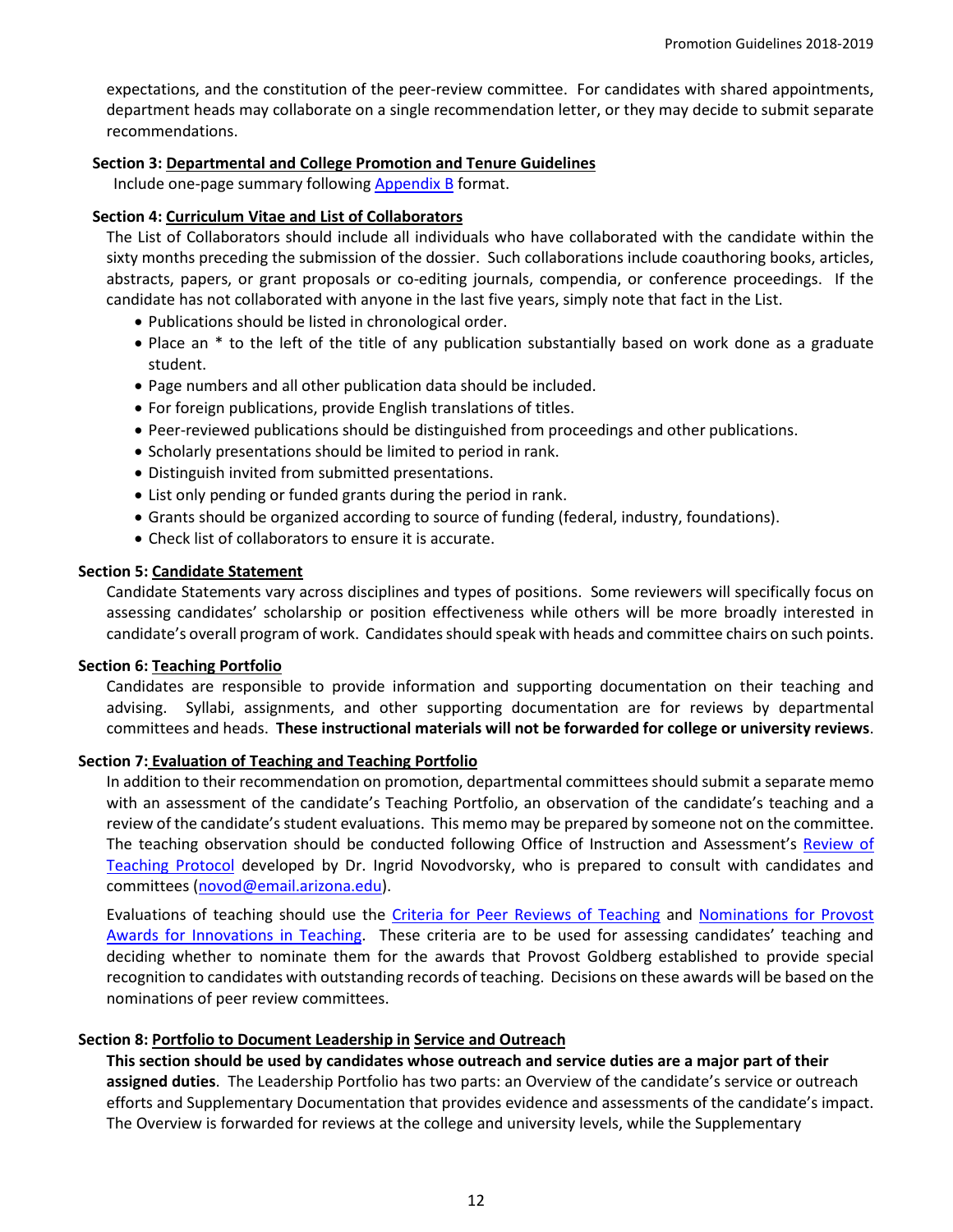Documentation is for departmental reviews and will not generally be forwarded for subsequent reviews. Candidates who have significant service and outreach duties may request that external reviewers receive their portfolios**.** Collaborator letters should be included after external review letters.

#### **S Section 9: Documentation for Interdisciplinary Candidates**

Reviews of candidates who are active in Graduate Interdisciplinary Programs and other interdisciplinary units should follow the *Guidelines for Acknowledgment and Evaluation of Faculty Participation in GIDPS and Other Interdisciplinary Units* [\(Appendix C\)](http://facultyaffairs.arizona.edu/sites/default/files/18-19_appendix_c-gidpandinterdiscipinaryactivities.pdf). Candidates should discuss their interdisciplinary contributions in their Candidate Statement.

#### **Section 10: Letters from Outside Evaluators**

Dossiers are required to include three to eight signed letters from similar academic departments outside the University of Arizona. All letters must be from independent, outside evaluators who are not collaborators of the candidate. Collaborators are defined as individuals who have coauthored books, articles, abstracts, or grant proposals within the five years before the submission of a dossier. Collaborators also include individuals who have been a candidate's dissertation advisor, supervisor, or close coworker in a lab, department, or residency program, even if this relationship occurred more than five years prior to the review. To ensure the independence of outside reviews, candidate may not influence or attempt to influence the assessments of outside evaluators.

All communications with external reviewers should be fully documented. A sample letter to external reviewers is included as [Appendix D.](http://facultyaffairs.arizona.edu/sites/default/files/18-19_appendix_d-templateltrexternal.docx) **Heads should deviate from the exact wording of the sample letter only with the permission of their dean, and substantive changes must be approved by the Office of the Provost.** While candidates should suggest evaluators to their head, **no more than half of the evaluators can come from these suggestions**. If the candidate suggests the same reviewer as the head or committee, the reviewer should be counted as being from the candidate.

#### **Section 11: Recommendations for Promotion**

Administrators and committee members should not have collaborated with the candidate in a **substantial** and **ongoing** way. In such occurrences, they should recuse themselves and, in the case of a department head, appoint a surrogate head. If recusing committee members is not feasible, for example because of the size of the department, the committee letters must address the concerns about the independence of the collaborators. If these concerns are not addressed, Dossiers may be returned to departments to provide committees with the opportunity to do so. If the candidate is active in a GIDP, an evaluation from the GIDP Chair should be included in Section 8. The positive and negative comments of the outside reviewers should be fairly and fully represented in the letters of the departmental committee and/or department head.

# **Avoiding the Most Common Problems in Dossiers**

<span id="page-12-0"></span>When procedures are not followed, Dossiers have to be returned to departments to repeat the reviews at each level in the process. **Four problems result in most of the returns of Dossiers to departments.** All Dossiers should be reviewed to check on these problems to avoid delays.

**1. Does the Workload Assignment describe the candidate's duties in non-evaluative terms that provide adequate details on the candidate's teaching load and any split appointments?** As the first document in the dossier, the Workload Assignment provides the baseline for reviewers to make independent assessments of candidates' achievements, so the workload description should not praise the candidates' contributions. While a position description should not use evaluative terms, it should provide enough detail to clarify how many courses are expected and what duties are included in the appointment.